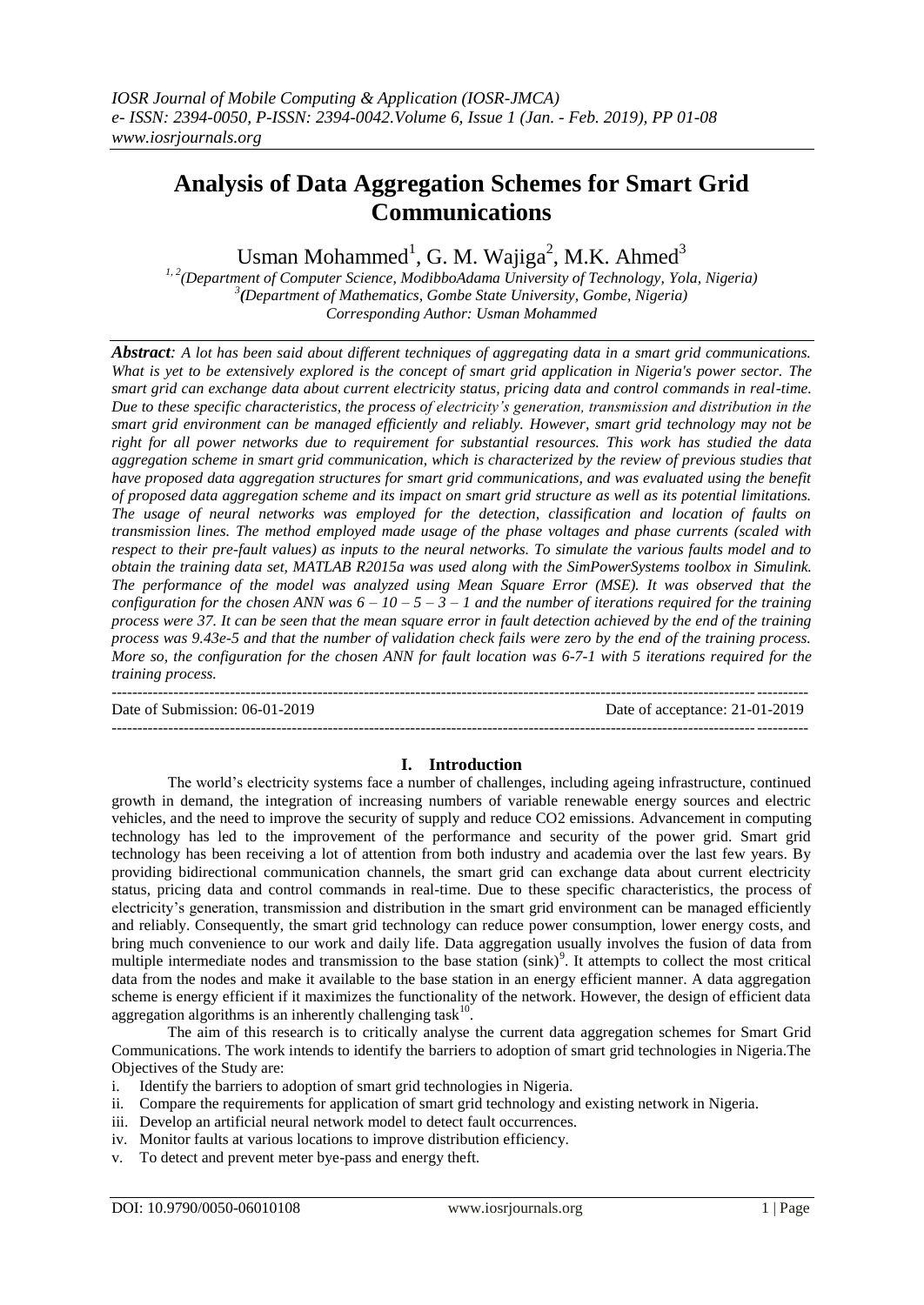# **II. Related Works**

Several data aggregation paradigms have been proposed within a smart grid environment, while some were implemented, others remain as theoretical inputs in the field of computing. As a result, we are motivated to investigate these schemes and provide a systematic review of the recent studies. Some of these research are; Homogeneous tree aggregation with home gateways that was proposed by<sup>8</sup> which enables a resident to send a service request to nearby homes under the identity and the location privacy. It involved the proximity score calculation and communication phase of users. The major advantage of this scheme is its efficiency in service rate and obtained bandwidth. However, Insider attacks are not considered. Similarly, Grid aggregation within home area network (HAN) was proposed by <sup>5</sup> with emphasis on data privacy and security which involved an aggregator, users, and an off-line trusted third party. The major advantage of this scheme is the fact that it is efficient in terms of aggregation and batch verification, and also in ensuring data integrity. However, Energy cost, Identity privacy and location privacy are not considered. Also, Data aggregation with a key management centre (KMC) was proposed by  $11$  to achieve privacy of users (residential users). The major goal is providing error-detection, and fault tolerance using a secret key or certificate to carry out the authentication. The major advantages of this scheme include; Accuracy of aggregation, efficient in communication and computation overheads. Another approach by <sup>1</sup> presented a Multi-agent System platform that will allow agents to detect and report fault in Power Distribution System (PDS) with the minimum time delay is presented. Multi-agent System Engineering (MaSE) methodology was used to demonstrate how agents will be able to manage the complexity of PDS. The simulation of the framework was done using Java Agent Development Framework (JADE). However, many assumptions needed to understand its implementation.

The table 2.1 shows a summary of the data aggregation paradigms have been proposed by different researchers.

| S/N              | <b>AGGREGATION</b><br><b>SCHEME</b>                                                             | <b>BENEFITS</b>                                                                                          | <b>GRID</b><br>IMPACT ON<br><b>STRUCTURE</b>                           | <b>LIMITATIONS</b>                                                                                                  |
|------------------|-------------------------------------------------------------------------------------------------|----------------------------------------------------------------------------------------------------------|------------------------------------------------------------------------|---------------------------------------------------------------------------------------------------------------------|
| $\mathbf{1}$ .   | <b>Tree</b><br>Homogeneous<br>aggregation with home<br>gateways: Proposed by 8                  | Efficiency<br>in<br>$\bullet$<br>service rate.<br>$\bullet$<br>Communication<br>between users.           | Improve<br>energy<br>consumption, and latency                          | $\bullet$<br>Time<br>synchronization between<br>the nodes increases.<br>Data<br>$\bullet$<br>confidentiality issue. |
| $\overline{2}$ . | Grid Aggregation within<br>area<br>home<br>network<br>(HAN): Proposed by $5$                    | Efficient<br>$\bullet$<br>batch<br>verification.<br>Ensures<br>data<br>integrity.                        | Timely, and accurate meter<br>reading reporting.                       | $\bullet$<br>High<br>energy<br>cost.<br>Identity<br>privacy not considered.                                         |
| $\overline{3}$ . | Chain aggregation with a<br>key management centre<br>(KMC): Proposed by $11$                    | Ensures<br>$\bullet$<br>data<br>accuracy.<br>Dynamic join and<br>$\bullet$<br>leave.                     | Low communication and<br>computation overheads.                        | Difficulty<br>in<br>implementation.<br>Data<br>$\bullet$<br>attacks<br>are not given priority.                      |
| 4.               | One-way<br><b>ANOVA</b><br><b>Aggregation:</b> Proposed by                                      | Guarantees<br>accountability,<br>confidentiality,<br>and integrity                                       | High scalability                                                       | Low resilience to<br>link failures.<br>High overhead to<br>setup/maintain<br>the aggregation<br>structure           |
| 5.               | Cluster aggregators with<br>smart meters: Proposed<br>by $4$                                    | Consider<br>$\bullet$<br>human<br>factor on data.<br>Data security.<br>$\bullet$                         | efficiency<br>Energy<br>and<br>measurement using smart<br>meters.      | $\bullet$<br>No comparison<br>with other schemes.<br>High<br>$\bullet$<br>energy<br>cost.                           |
| 6.               | <b>Private</b><br>stream<br>aggregation: Proposed by                                            | $\bullet$<br>Accurate<br>and<br>timely billing.<br>Enable<br>$\bullet$<br>nearby<br>homes communication. | Distributed access control.<br>Efficient<br>aggregation<br>throughput. | $\bullet$<br>Energy cost is<br>not considered.<br>No comparison<br>$\bullet$<br>with other schemes                  |
| 7.               | <b>Grid Aggregation with</b><br>the advanced metering<br>infrastructure<br>(AMI): Proposed by 6 | Guarantees privacy, integrity,<br>and availability.                                                      | Metering and querying<br>Processes and Settlement<br>process accuracy. | N <sub>0</sub><br>threat<br>model presented.<br>No comparison<br>with other schemes.                                |
| 9.               | Linear<br><b>Aggregation:</b> Proposed by                                                       | Guarantees<br>accountability,<br>and integrity of data                                                   | Resilience in case of node<br>mobility.                                | Low resilience to link<br>failures.                                                                                 |
| 10.              | aggregation<br><b>Variance</b><br>authentication:<br>with<br>Proposed by $3$                    | High resilience<br>link<br>to<br>failures.                                                               | Periodic timing<br>$\bullet$<br>strategy.<br>High scalability.         | Low resilience in case of<br>node mobility.                                                                         |

**Table 2.1** Analysis of data aggregation paradigms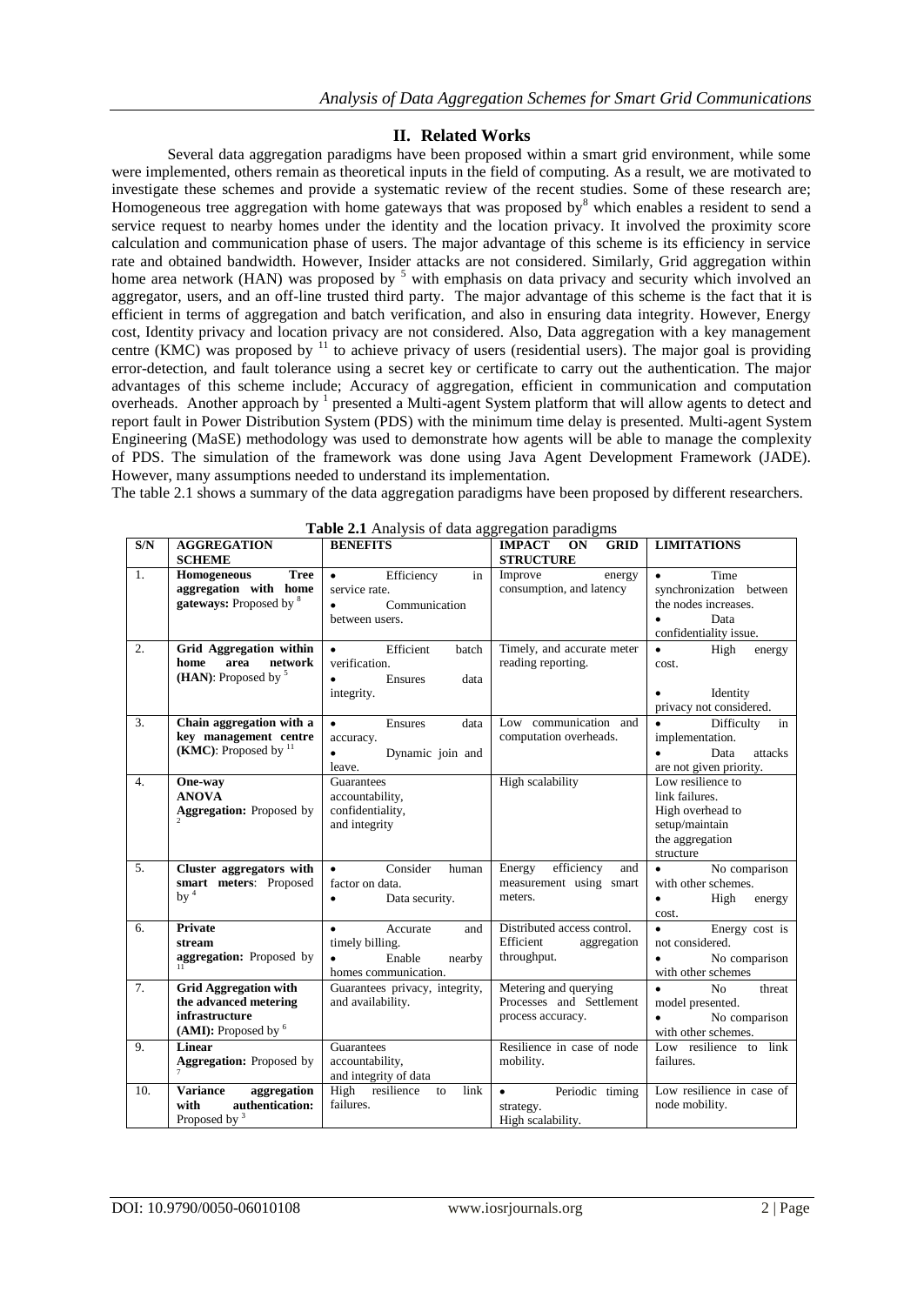# **III. Methodology**

The data collection was carried out to identify the load records including the voltage and current values at the TCN 132/33 kV, Gombe. The data sources include validated summary of suppressed demand data in the fault record, Load participant invoice, daily load MYTO allocation, fault level remedial measure and fault analysis data supplied by the Nigerian Electricity Regulatory Commission (NERC).

After data collection, it has been compiled, in order to receive the required information, such as:

- i. Determination and classification of various faults locations.
- ii. Aggregated load centres and population clusters with high fault rate.
- iii. Shortcomings in existing power supplies and network limitations.

#### **Data Pre-Processing**

Voltage and current waveforms have been generated and were sampled at a frequency of 50 Hertz. The voltage and current samples of all the three phases are noted along with the corresponding pre-fault values. The samples after the occurrence of the fault on the phases are noted and samples before the occurrence of the fault, corresponding to the post-fault sample considered. Once this is done, the inputs to the neural network are the ratios of the voltages and currents in each of the phases before and after the occurrence of fault.

The Table 3.1 shows the voltage and current values that are scaled with respect to their pre-fault values and used as a part of the training set. In Table 3.1, Vx, Vy and Vz are the post fault voltage and current sample values and Va, Vb and Vc are the corresponding pre-fault values as illustrated earlier. The given table depicts the values for all the various types of faults and also during the no fault case. The fault has been simulated on a 10 km long transmission line at a distance of 2 km from the terminal A.

| Case | <b>Fault Type</b>  | $V_{\rm v}/V_{\rm a}$ | $V_{\nu}/V_{\rm h}$ | Vz/Vc | $I_x/I_a$ | $I_{v}/I_{h}$ | $I_{\nu}/I_{c}$ |
|------|--------------------|-----------------------|---------------------|-------|-----------|---------------|-----------------|
| 1.   | A to Ground        | 0.62                  | 0.97                | 1.04  | 1.68      | 0.50          | 0.87            |
| 2.   | <b>B</b> to Ground | 0.65                  | 0.73                | 0.82  | 0.40      | 5.68          | 1.74            |
| 3.   | C to Ground        | 1.25                  | 0.91                | 0.79  | 1.49      | 4.50          | 1.70            |
| 4.   | A to B             | 0.18                  | 0.60                | 1.00  | 0.81      | 8.71          | 3.24            |
| 5.   | B to C             | 1.00                  | 0.55                | 0.34  | 1.00      | 7.81          | 1.11            |
| 6.   | $C$ to $A$         | 1.15                  | 1.00                | 0.92  | 1.03      | 8.25          | 2.10            |
| 7.   | A, B to Ground     | 0.27                  | 0.58                | 0.90  | 2.16      | 6.81          | 3.47            |
| 8.   | B, C to Ground     | 0.93                  | 0.51                | 0.98  | 0.38      | 5.30          | 1.75            |
| 9.   | A, C to Ground     | 0.31                  | 0.43                | 0.49  | 1.86      | 5.90          | 4.57            |
| 10.  | No Fault           | 1.00                  | 1.00                | 1.00  | 1.00      | 1.00          | 0.99            |

**Table 3.1** V/I values with respect to Faults

More so, for each of the three phases, faults have been simulated at every 2 Km on a 10 Km long transmission line. Along with the fault distance, the fault resistance has been varied as mentioned earlier for each of the three phases with each of the different fault resistances as 0.25, 0.5, 0.75, 1, 5, 10, 25 and 50 ohms respectively). In each of these cases, the voltage and current samples for all three phases (scaled with respect to their pre-fault values) are given as inputs to the neural network. The output of the neural network is the distance to the fault from terminal A as shown in the table 3.2;

| <b>Table 3.2</b> Fault distance and fault resistance for Fault Location ANN. |  |
|------------------------------------------------------------------------------|--|
|------------------------------------------------------------------------------|--|

|      |                           | Fault Resistance = $20\Omega$         |                               | Fault Resistance = $60\Omega$         |                               |
|------|---------------------------|---------------------------------------|-------------------------------|---------------------------------------|-------------------------------|
| Case | <b>Fault Type</b>         | <b>Fault Resistance</b><br><b>(Ω)</b> | <b>Fault Location</b><br>(KM) | <b>Fault Resistance</b><br>$(\Omega)$ | <b>Fault Location</b><br>(KM) |
| 1.   | A to Ground               | 5                                     | 5.49                          | 5                                     | 6.56                          |
| 2.   | <b>B</b> to Ground        | 7                                     | 5.58                          |                                       | 5.68                          |
| 3.   | C to Ground               | 10                                    | 7.12                          | 10                                    | 4.50                          |
| 4.   | A to B                    | 11                                    | 7.12                          | 11                                    | 5.15                          |
| 5.   | B to C                    | 12                                    | 7.30                          | 12                                    | 5.40                          |
| 6.   | $C$ to $A$                | 14                                    | 7.50                          | 14                                    | 6.20                          |
| 7.   | B<br>А.<br>to<br>Ground   | 16                                    | 8.20                          | 16                                    | 8.50                          |
| 8.   | B, C<br>to<br>Ground      | 18                                    | 9.10                          | 18                                    | 9.20                          |
| 9.   | - C<br>to<br>А.<br>Ground | 20                                    | 9.50                          | 20                                    | 9.50                          |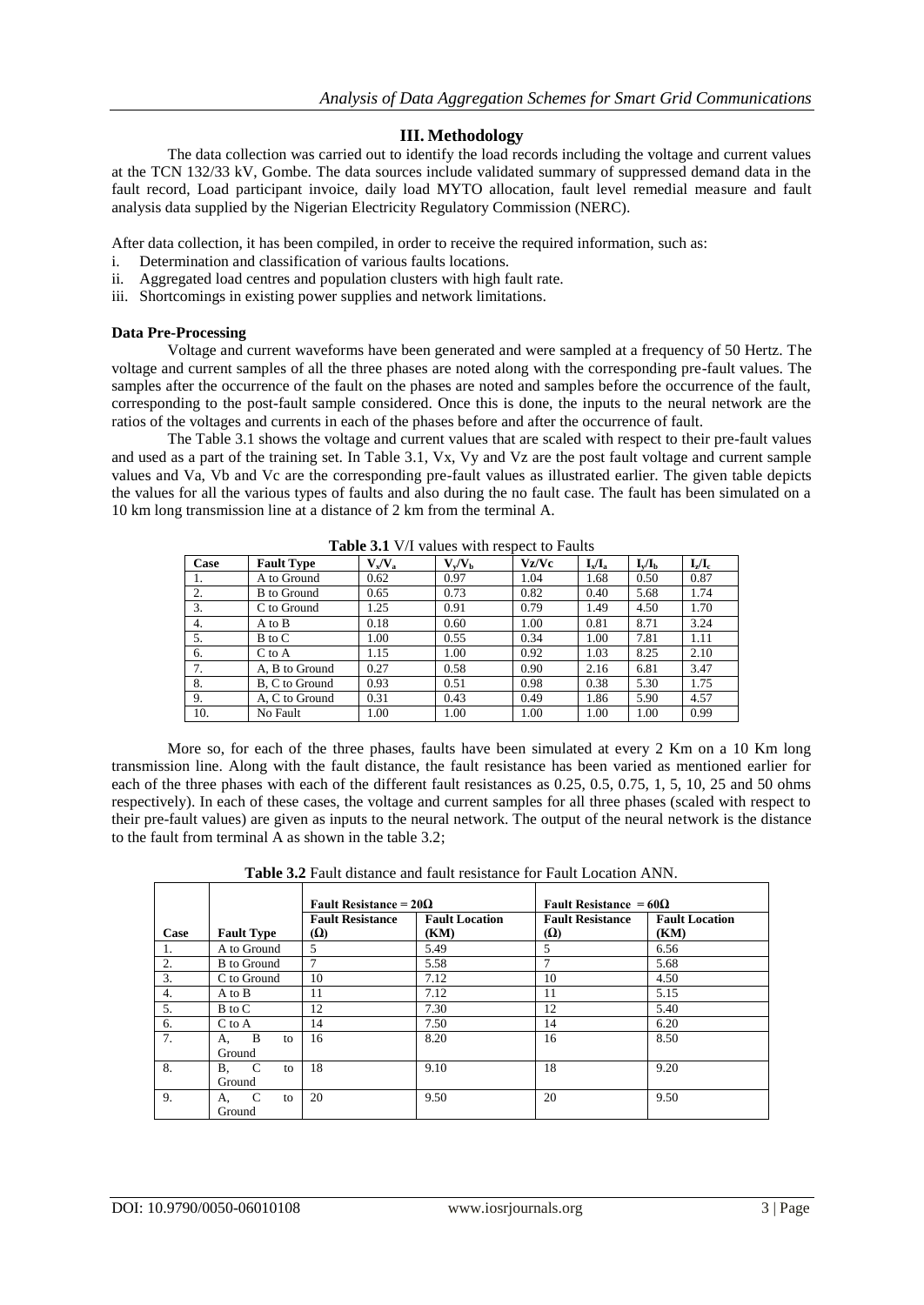## **IV. Programming Language Used**

**MATLAB** (Matrix Laboratory) was chosen to carry out the simulation and analysis of the network and fault detection scheme. MATLAB is a [multi-paradigm](https://en.wikipedia.org/wiki/Multi-paradigm_programming_language) [numerical computing](https://en.wikipedia.org/wiki/Numerical_analysis) environment and [proprietary](https://en.wikipedia.org/wiki/Proprietary_programming_language)  [programming language](https://en.wikipedia.org/wiki/Proprietary_programming_language) developed by [MathWorks.](https://en.wikipedia.org/wiki/MathWorks) The work therefore, employs the use of MATLAB R2015a GUIDE, and Simulink from SimPowerSystem Packages.

#### **The Studied Model Architecture**

The system consist of a three phase source labelled A, B, C with a frequency of 50Hz and 11KV, a three phase breaker with 4 inputs and 3outputs, which is activated by an external source called a relay, and the V-I measurement unit which specify the type of fault and from which phases. The three phase RLC load control the load changes in the transmission line. The three phase fault activate the step function whenever the load changes with respect to step time. The relay has 3 inputs and one output which are compared using a Boolean operator AND, the output goes to the three phase breaker as faults occur. The Figure 3.1shows model of three phase transmission line.



**Figure 3.1** Model of three phase transmission line.

#### **V. Results and Discussion**

## **Evaluating the Performance of the Network**

In the first stage which is the fault detection phase, the network takes in six inputs at a time, which are the voltages and currents for all the three phases (scaled with respect to the pre-fault values) for ten different faults and also no-fault case. Hence the training set consisted of a set of six inputs and one output in each inputoutput pair. The output of the neural network is just a yes or a no (1 or 0) depending on whether or not a fault has been detected. After simulations it has been decided that the desired network has one hidden layer with 10 neurons in the hidden layer. For illustration purposes, several neural networks (with varying number of hidden layers and neurons per hidden layer) that achieved satisfactory performance are tested and described. Figures 4.1 – 4.3 show the error performance plots of neural networks with 1 and 2 hidden layers respectively. The chosen network has been depicted in Fig 4.3

Fig 4.1 shows the training performance plot of the neural network 6-10-1 (6 neurons in the input layer, 1 hidden layer with ten neurons in it and one neuron in the output layer). It can be seen that the network did not achieve the desired Mean Square Error (MSE) goal by the end of the training process.



Figure 4.2 shows the training performance plot of the neural network with 6-10-5-1 configuration (6 neurons in the input layer, two hidden layers with 10 and 5 neurons respectively and one neuron in the output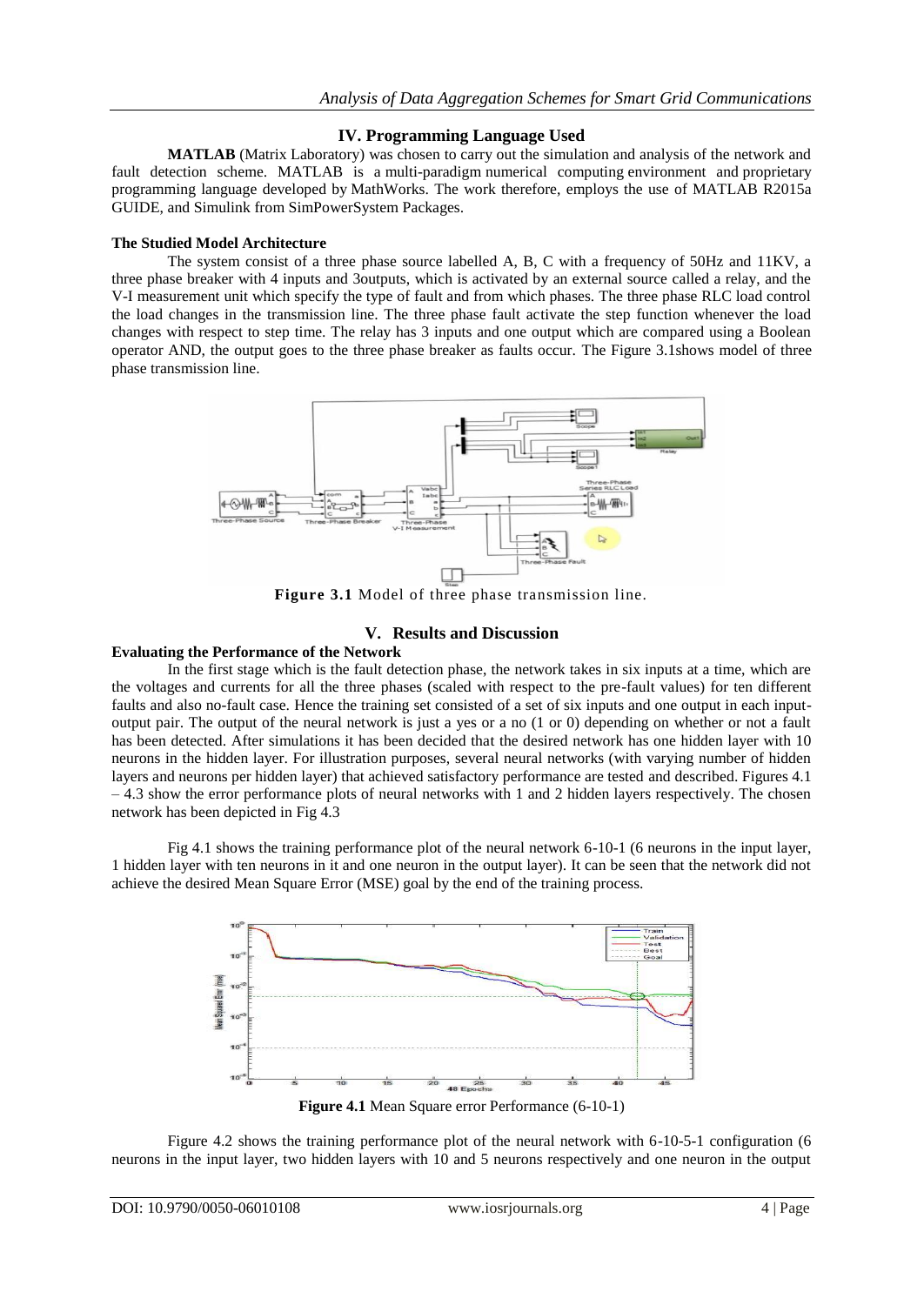layer). It is to be noted that the neural network could not achieve the MSE goal by the end of the training process.



**Figure 4.2** Mean-square error performance (6-10-5-1).

Figure 4.3 shows the training performance plot of the neural network with 6-10-5-3-1 configuration (6 neurons in the input layer, 3 hidden layers with 10, 5 and 3 neurons in them respectively and one neuron in the output layer).). It is to be noted that the neural network has achieved the MSE goal at Epoch 24 at the end of the training process.



From the above training performance plots, it is to be noted that very satisfactory training performance has been achieved by the neural network with the 6-10-5-3-1 configuration (6 neurons in the input layer, 3 hidden layers with 10, 5 and 3 neurons in them respectively and one neuron in the output layer). The overall MSE of the trained neural network is way below the goal, and is 6.9776 e-5 at Epoch 37 at the end of the training process. Hence this has been chosen as the ideal ANN for the purpose of fault detection.

#### **Testing the Fault Detection Neural Network**

Once the neural network has been trained, its performance has been tested by plotting the best linear regression that relates the targets to the outputs as shown in Figure 4.4



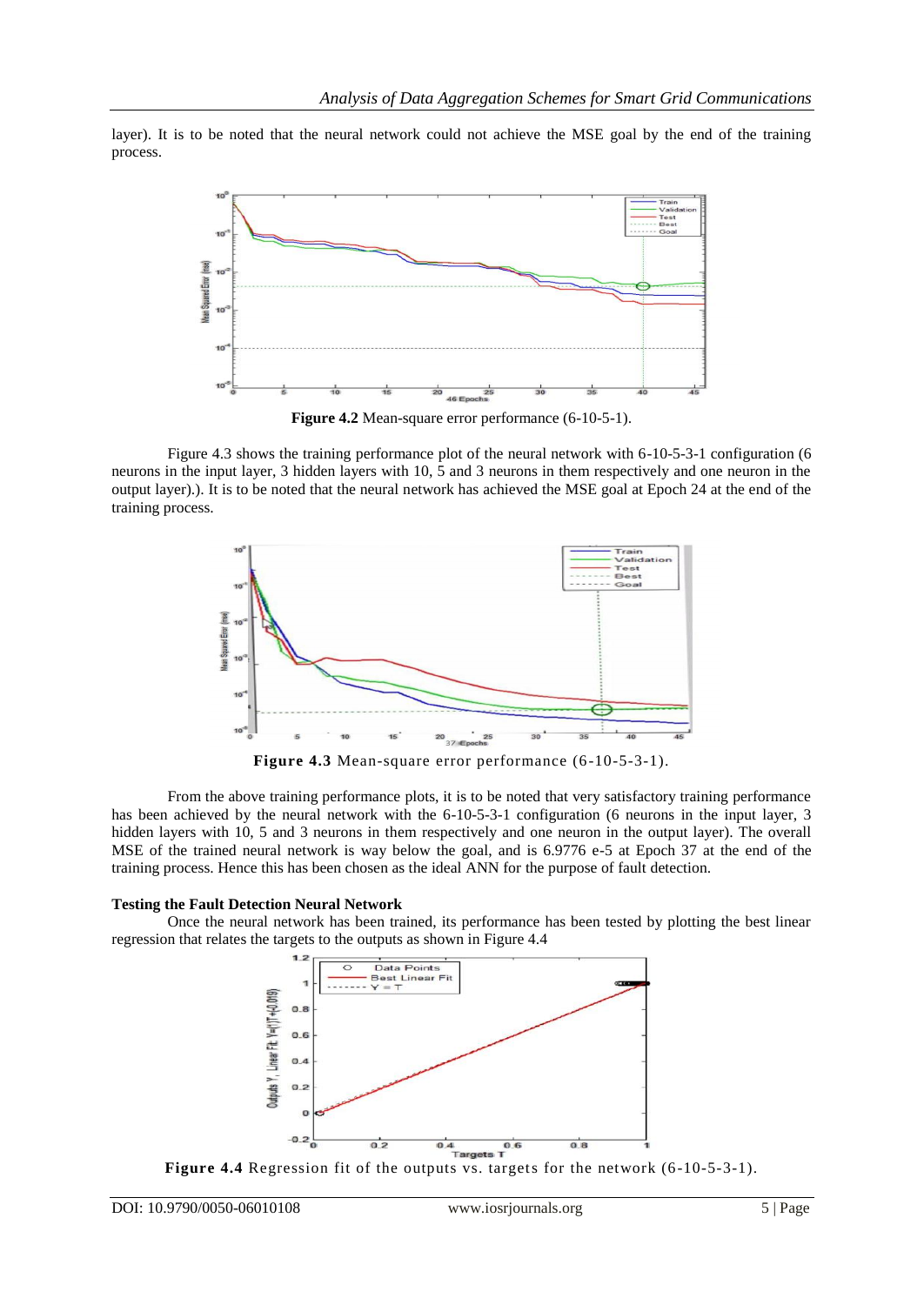The correlation coefficient (r) is a measure of how well the neural network"s targets can track the variations in the outputs (0 being no correlation at all and 1 being complete correlation). The correlation coefficient in this case has been found to be 0.99967 in this case which indicates excellent correlation.

The structure of the chosen neural network for fault detection is shown in Fig 4.5 with the input layer, hidden layers and the output layer labelled. It is to be noted that there are 6 neurons in the input layer, 3 hidden layers with 10, 5 and 3 neurons in them respectively and one neuron in the output layer.



**Figure 4.5** the Chosen Fault Detection ANN with  $(6 - 10 - 5 - 3 - 1)$ 

## **Fault Location Neural Network**

This section talks about the design, development and the implementation of the neural network based fault locators for the various types of faults. This forms the third step in the entire process of fault location after the inception of the fault. The following subsections deal with the faults and their error performance.

For each of the three phases, faults have been simulated at every 2 Km on a 10 Km long transmission line. Along with the fault distance, the fault resistance has been varied as mentioned earlier for each of the three phases with each of the different fault resistances as 0.25, 0.5, 0.75, 1, 5, 10, 25 and 50 ohms respectively). In each of these cases, the voltage and current samples for all three phases (scaled with respect to their pre-fault values) are given as inputs to the neural network. The output of the neural network is the distance to the fault from terminal A as shown in the table below;

|                  |                                | % Error Vs. Fault Distance<br>Fault Resistance = 20 $\Omega$ |                           |           | % Error Vs. Fault Distance<br>Fault Resistance = 60 $\Omega$ |                           |           |  |  |
|------------------|--------------------------------|--------------------------------------------------------------|---------------------------|-----------|--------------------------------------------------------------|---------------------------|-----------|--|--|
| Case             | <b>Fault Type</b>              | Fault<br><b>Resistance</b><br><b>Ω</b>                       | Fault<br>Location<br>(KM) | $%$ Error | Fault<br><b>Resistance</b><br>(Ω)                            | Fault<br>Location<br>(KM) | $%$ Error |  |  |
| 1.               | A to Ground                    | 5                                                            | 5.49                      | 0.163     | 5                                                            | 6.56                      | 0.52      |  |  |
| $\overline{2}$ . | <b>B</b> to Ground             | 7                                                            | 5.58                      | 0.287     |                                                              | 5.68                      | 0.34      |  |  |
| 3.               | C to Ground                    | 10                                                           | 7.12                      | 0.121     | 10                                                           | 4.50                      | 1.70      |  |  |
| 4.               | A to B                         | 11                                                           | 7.30                      | 0.230     | 11                                                           | 5.15                      | 1.65      |  |  |
| 5.               | B to C                         | 12                                                           | 7.50                      | 0.311     | 12                                                           | 5.40                      | 1.60      |  |  |
| 6.               | $C$ to $A$                     | 14                                                           | 8.20                      | 0.342     | 14                                                           | 6.20                      | 1.56      |  |  |
| 7.               | B<br>А.<br>to<br>Ground        | 16                                                           | 9.10                      | 0.355     | 16                                                           | 8.50                      | 1.40      |  |  |
| 8.               | C<br><b>B.</b><br>to<br>Ground | 18                                                           | 9.50                      | 0.401     | 18                                                           | 9.20                      | 1.25      |  |  |
| 9.               | C<br>А.<br>to<br>Ground        | 20                                                           | 10.00                     | 0.482     | 20                                                           | 9.50                      | 1.15      |  |  |

| Table 4.1 Percentage errors as a function of fault distance and fault resistance for Fault |  |  |  |  |  |  |  |  |  |
|--------------------------------------------------------------------------------------------|--|--|--|--|--|--|--|--|--|
| Location ANN.                                                                              |  |  |  |  |  |  |  |  |  |

Distance and Fault Resistance as two different cases have been considered (shown in adjacent columns), one with a fault resistance of 20 ohms and another with a fault resistance of 60 ohms. It is to be noted that the resistance of 20 ohms was used as a part of training data set and hence the average percentage error in fault location in this case is just 0.1646 %. The second case illustrates the same with a different fault resistance of 60 ohms which is relatively very high and is not a part of the training set. Hence, the performance of the neural network in this case illustrates its ability to generalize and react upon new data. It is to be noted that the average error in this case is just 0.878 % which is very satisfactory.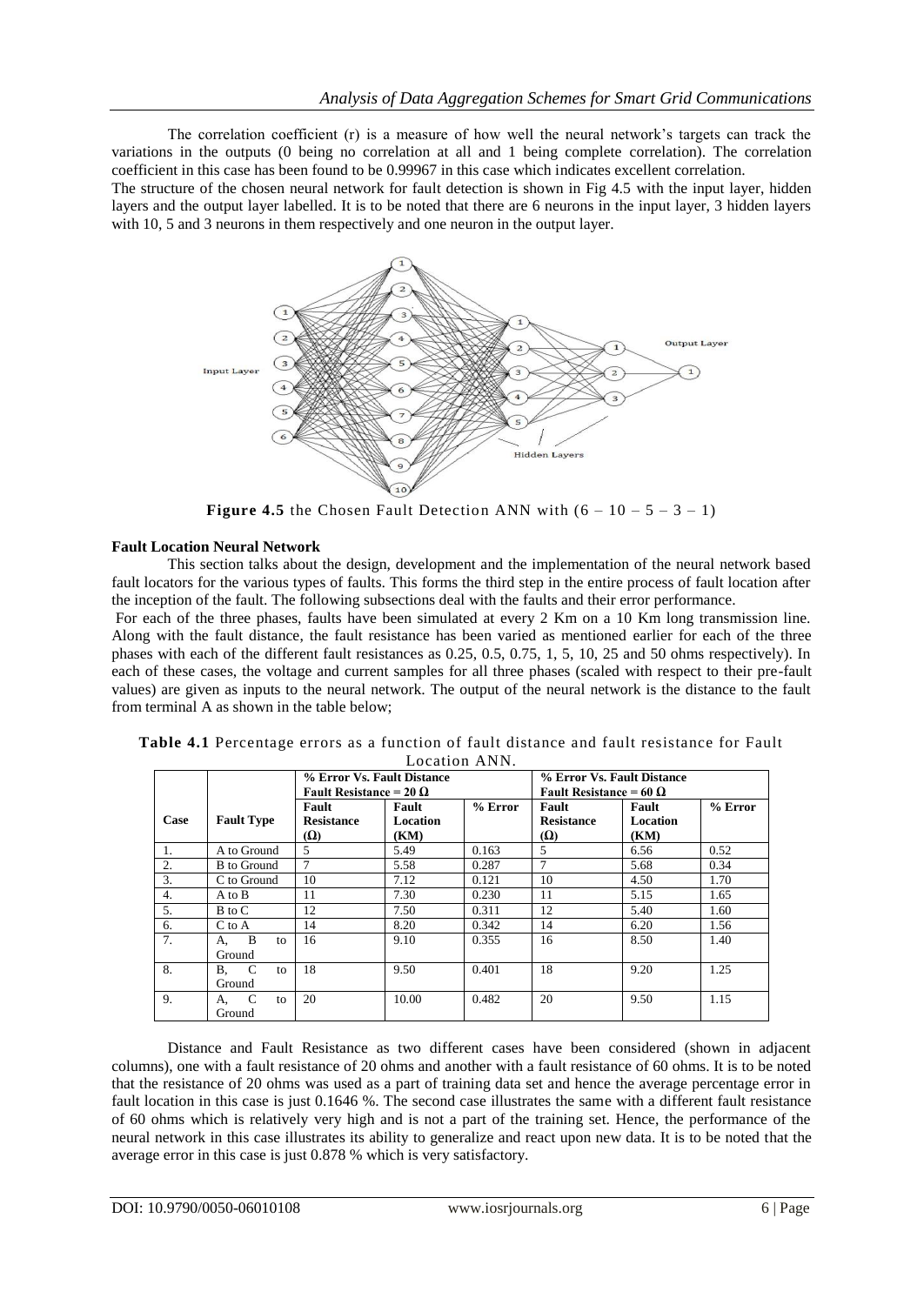The neural network that performed reasonably well was presented along with its respective error performance. The chosen neural network is shown with all its characteristics depicted in detail. The test performance plots are obtained by simulating various faults on different phases at varying locations and calculating the error in the output produced by the Neural Network

Fig 4.6 plots the best linear regression fit between the outputs and the targets of the neural network with 6 neurons in the input layer, 7 neurons in the hidden layer and 1 neuron in the output layer (6-7-1). The value of the correlation coefficient r in this case is found to be 0.99924 which is by far the best and the closest to one.



Figure4. 6 Regression fit of the outputs versus targets with  $(6-7-1)$ .

Fig 4.7 plots the mean-square error as a function of time during the learning process and it can be seen that the learning achieved the best MSE is about 0.0005056.



**Figure 4.7** Mean-square error performance of the network with (6-7-1).

Figure 4.8 shows the plot of fault location against the percentage error in locating the fault position along the transmission line. The plot indicates that the best fault locations with minimal errors are 2.7KM, 4.7KM and 4.2 KM respectively.



Fig 4.9 shows the structure of the chosen ANN with 6 neurons in the input layer, 7 neurons in the hidden layer and 1 neuron in the output layer (6-7-1).